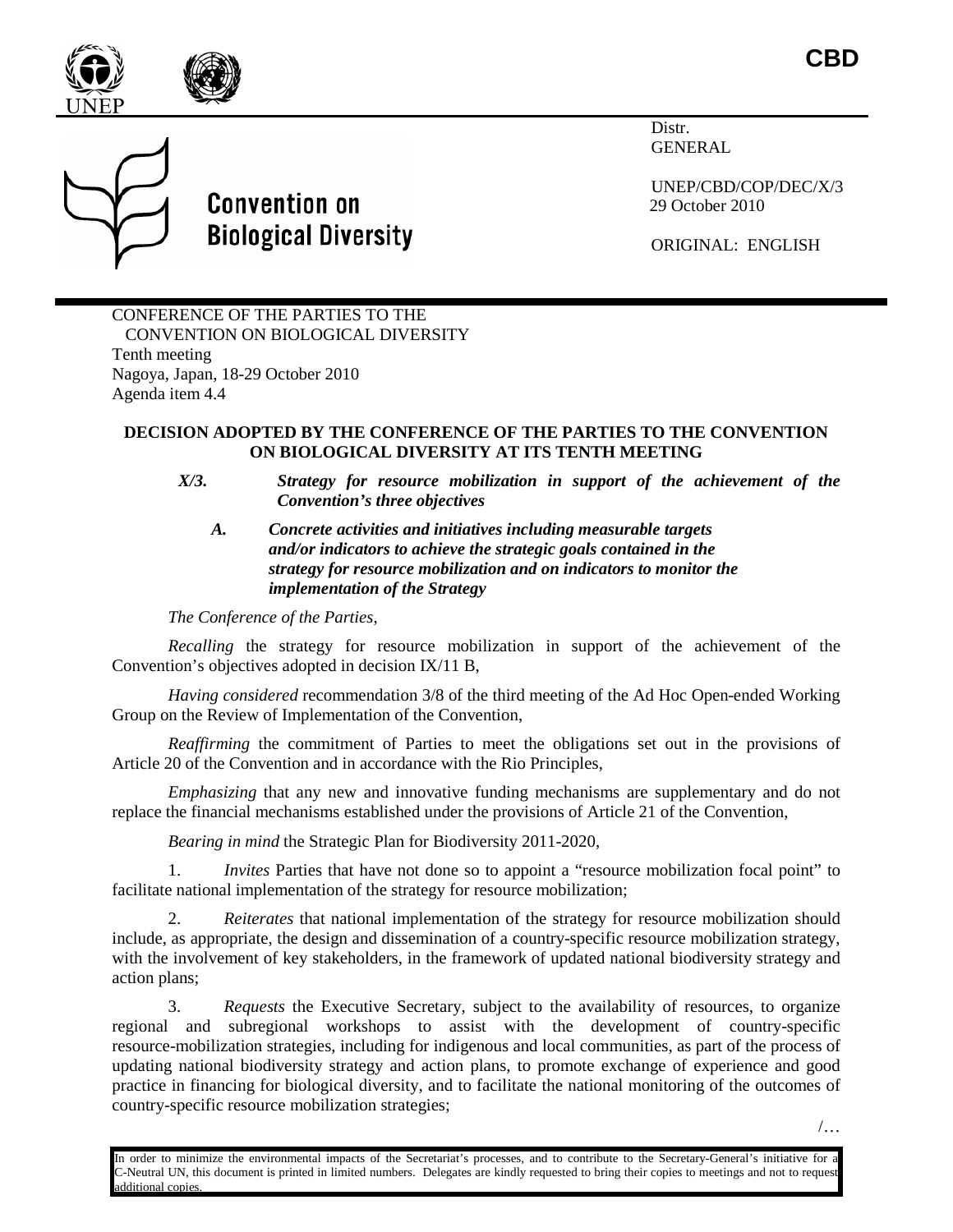4. *Requests* the Global Environment Facility to provide timely and adequate financial support for updating national biodiversity strategies and action plans, which may include the development of country-specific resource mobilization strategies;

5. *Decides* that the global monitoring reports on the implementation of the strategy for resource mobilization should be prepared in time for consideration by the Conference of the Parties at its ordinary meetings, with national and regional participation, and should provide essential information on the status and trends in biodiversity financing and help to disseminate funding knowledge and know-how as related to biodiversity;

6. *Requests* the Executive Secretary, within available resources, to undertake concrete activities and initiatives to achieve the strategic goals of the strategy for resource mobilization*,* which could include, *inter alia*, the following:

(a) Periodic global monitoring reports on the implementation of the strategy for resource mobilization;

(b) Regional or subregional workshops to assess funding needs and identify gaps and priorities;

- (c) Global support to the development of national financial plans for biodiversity;
- (d) Continuation of the Development and Biodiversity Initiative;
- (e) Further activities on new and innovative financial mechanisms;
- (f) Training for resource mobilization focal points;
- (g) Global forums on biodiversity and associated ecosystem services;

7. *Adopts* the following indicators for monitoring the implementation of the strategy for resource mobilization, based on its mission and eight goals:

- (1) Aggregated financial flows, in the amount and where relevant percentage, of biodiversityrelated funding, per annum, for achieving the Convention's three objectives, in a manner that avoids double counting, both in total and in, *inter alia*, the following categories:
	- (a) Official Development Assistance (ODA);
	- (b) Domestic budgets at all levels;
	- (c) Private sector;
	- (d) Non-governmental organizations, foundations, and academia;
	- (e) International financial institutions;
	- (f) United Nations organizations, funds and programmes;
	- (g) Non-ODA public funding;
	- (h) South-South cooperation initiatives;
	- **(**i) Technical cooperation;
- (2) Number of countries that have:
	- (a) Assessed values of biodiversity, in accordance with the Convention;
	- (b) Identified and reported funding needs, gaps and priorities;
	- (c) Developed national financial plans for biodiversity;
	- (d) Been provided with the necessary funding and capacity building to undertake the above activities;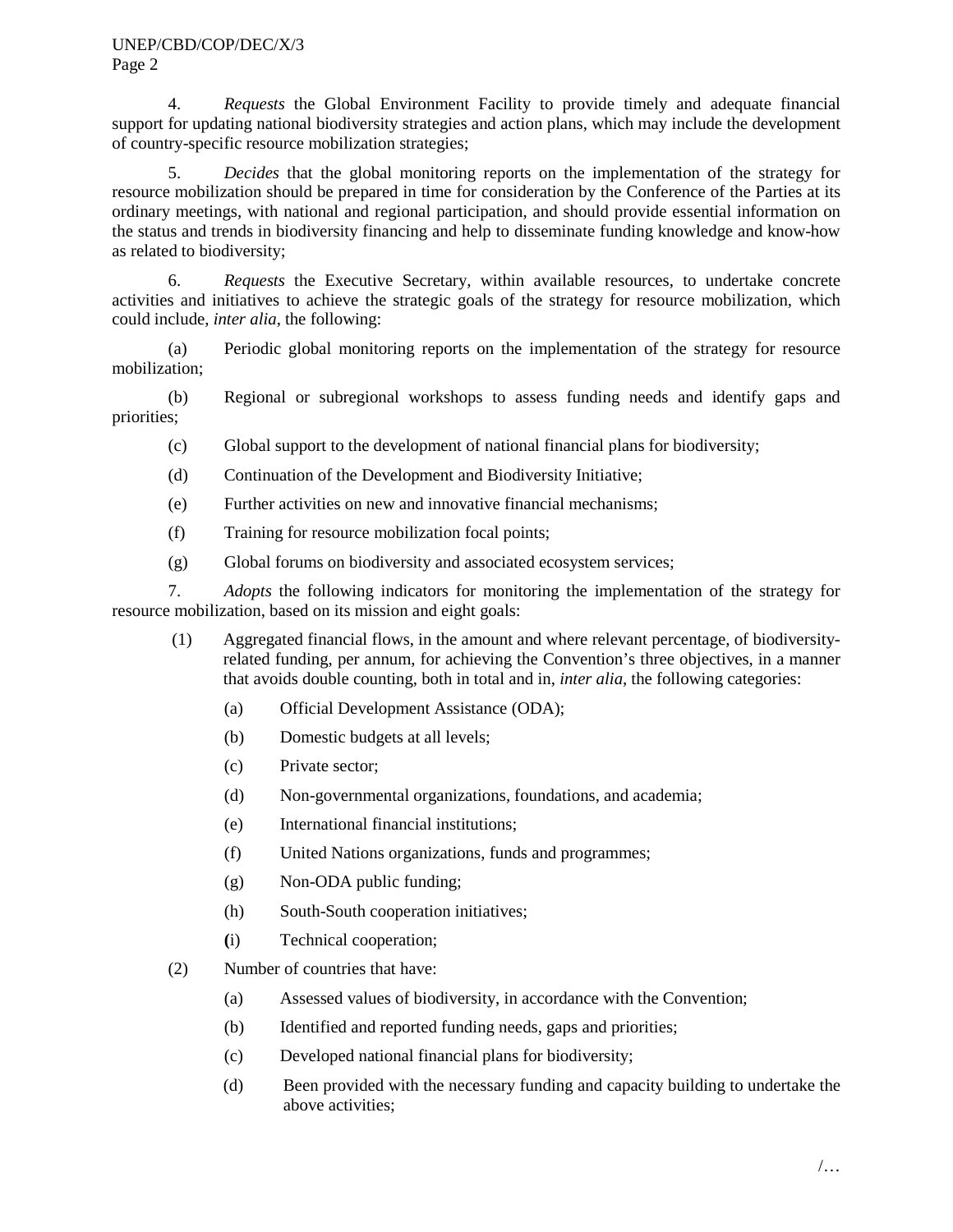- (3) Amount of domestic financial support, per annum, in respect of those domestic activities which are intended to achieve the objectives of this Convention;
- (4) Amount of funding provided through the Global Environment Facility and allocated to biodiversity focal area;
- (5) Level of CBD and Parties' support to other financial institutions that promote replication and scaling-up of relevant successful financial mechanisms and instruments;
- (6) Number of international financing institutions, United Nations organizations, funds and programmes, and the development agencies that report to the Development Assistance Committee of Organisation for Economic Co-operation and Development (OECD/DAC), with biodiversity and associated ecosystem services as a cross-cutting policy;
- (7) Number of Parties that integrate considerations on biological diversity and its associated ecosystem services in development plans, strategies and budgets;
- (8) Number of South-South cooperation initiatives conducted by developing country Parties and those that may be supported by other Parties and relevant partners, as a complement to necessary North-South cooperation;
- (9) Amount and number of South-South and North-South technical cooperation and capacity-building initiatives that support biodiversity;
- (10) Number of global initiatives that heighten awareness on the need for resource mobilization for biodiversity;
- (11) Amount of financial resources from all sources from developed countries to developing countries to contribute to achieving the Convention's objectives;
- (12) Amount of financial resources from all sources from developed countries to developing countries towards the implementation of the Strategic Plan for Biodiversity 2011-2020;
- (13) Resources mobilized from the removal, reform or phase-out of incentives, including subsidies, harmful to biodiversity, which could be used for the promotion of positive incentives, including but not limited to innovative financial mechanisms, that are consistent and in harmony with the Convention and other international obligations, taking into account national social and economic conditions;
- (14) Number of initiatives, and respective amounts, supplementary to the financial mechanism established under Article 21, that engage Parties and relevant organizations in new and innovative financial mechanisms, which consider intrinsic values and all other values of biodiversity, in accordance with the objectives of the Convention and the Nagoya Protocol on Access to Genetic Resources and the Fair and Equitable Sharing of the Benefits Arising out of Their Utilization;
- (15) Number of access and benefit-sharing initiatives and mechanisms, consistent with the Convention and, when in effect, with the Nagoya Protocol on Access to Genetic Resources and the Fair and Equitable Sharing of the Benefits Arising out of Their Utilization, including awareness-raising, that enhance resource mobilization;

8. *Committed* to substantially increasing resources (financial, human and technical) from all sources, including innovative financial mechanisms, balanced with the effective implementation of the Convention on Biological Diversity and its Strategic Plan for Biodiversity 2011-2020, against an established baseline:

(a) *Invites* Parties and other Governments to implement the indicators set out in paragraph 7 and associated targets following collection of information from the Parties and advice of the Executive

In order to minimize the environmental impacts of the Secretariat's processes, and to contribute to the Secretary-General's initiative for a C-Neutral UN, this document is printed in limited numbers. Delegates are kindly requested to bring their copies to meetings and not to request dditional copies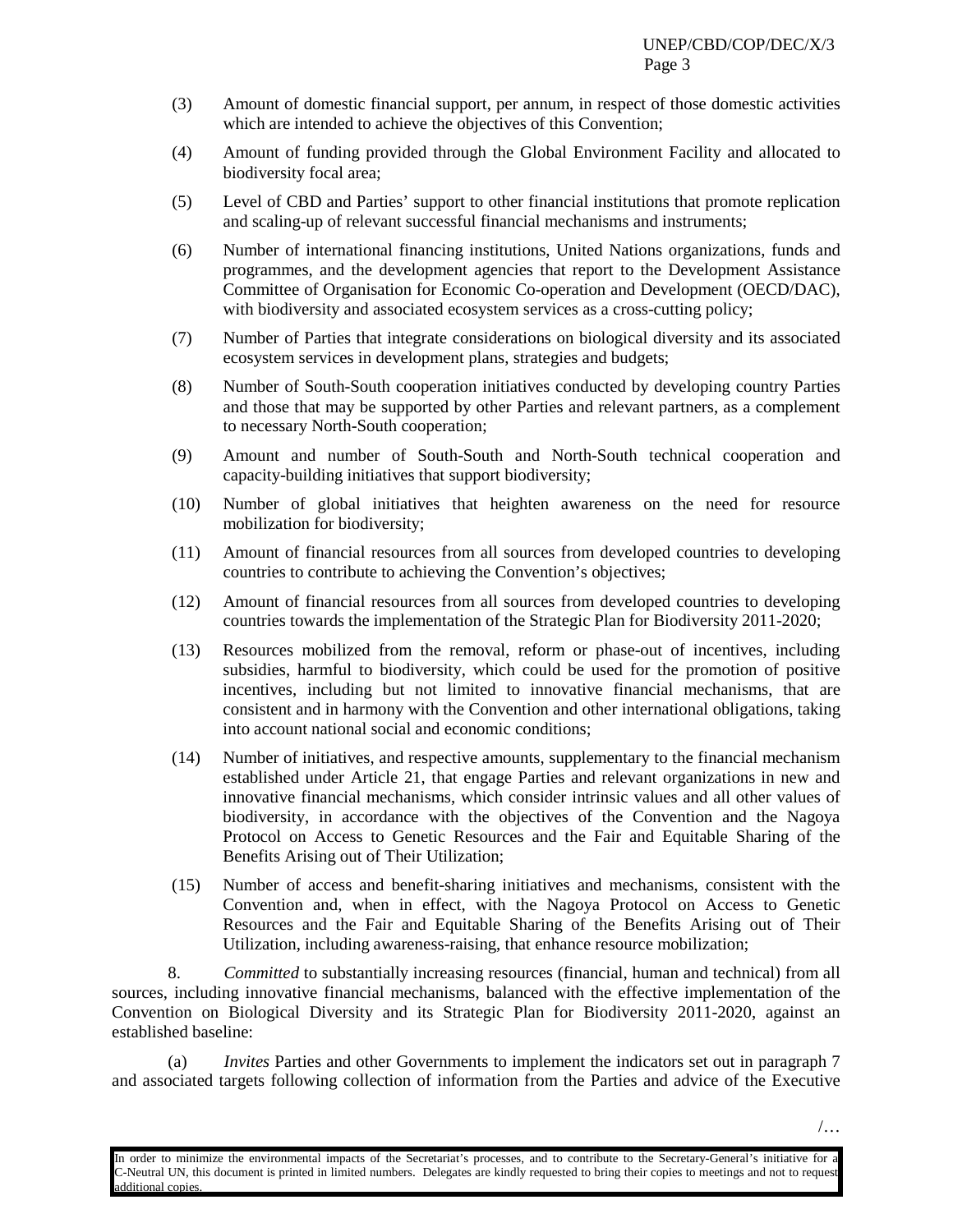## UNEP/CBD/COP/DEC/X/3 Page 4

Secretary to the Conference of the Parties at its eleventh meeting, consistent with target 20 of the Strategic Plan for Biodiversity 2011-2020, in accordance with the process below;

(b) *Invites* Parties, other Governments and levels of governments, relevant international organizations, and civil-society organizations, in response to the indicators contained in paragraph 7 above and other information pertinent to the indicators, to submit information not later than 30 June 2011 for the Executive Secretary to compile and present a synthesis of this information;

(c) *Invites* Parties, relevant organizations and initiatives, such as the World People's Conference on Climate Change and the Right of Mother Earth, to submit information concerning innovative financial mechanisms that have potential to generate new and additional financial resources as well as possible problems that could undermine achievement of the Convention's three objectives, not later than 30 June 2011, for the Executive Secretary to compile and present a synthesis of this information;

(d) *Requests* the Executive Secretary to compile information from all sources, including but not limited to the Biodiversity Indicator Partnership, to give methodological guidance to the above indicators, including collaborating with the Development Assistance Committee of the Organisation for Economic Co-operation and Development (OECD/DAC) and informed by the work of the ad hoc technical expert group on indicators for the Strategic Plan for Biodiversity 2011-2020;

(e) *Requests* the Executive Secretary to provide guidelines to the Parties during 2011 for the implementation of this methodology on the application of indicators and establishment of a baseline year;

(f) *Invites* Parties to apply the methodology during 2011-2012 to measure gaps and needs as well as progress in the increase in, and mobilization of, resources against the indicators set out in paragraph 7 of the present decision, using the baseline year established above;

(g) *Invites* Parties to present relevant information to the Secretariat in a timely manner;

(h) *Requests* the Executive Secretary to compile and consolidate information from all relevant sources, and on this, determine baselines to be presented to the Conference of the Parties at its eleventh meeting for agreement by the Parties;

(i) *Decides* to adopt targets at its eleventh meeting, provided that robust baselines have been identified and endorsed and that an effective reporting framework has been adopted. This will allow progress towards the targets set out in this decision and towards target 20 of the Strategic Plan, including an effective reporting framework, to be used in assessing the information provided by Parties as outlined in this decision for the consideration of the Conference of the Parties at its eleventh meeting;

9. *Considers* the following for the development of targets:

(a) Increase the annual international financial flows by 2020 to partner countries to contribute to achieving the Convention's three objectives.

(b) All Parties provided with adequate financial resources will have, by 2015:

- (i) Reported funding needs, gaps and priorities;
- (ii) Assessed and/or evaluated the intrinsic value, ecological, genetic, social economic, scientific, educational, cultural, recreational and aesthetic values of biological diversity and its components;
- (iii) Prepared national financial plans for biodiversity;

(c) Increase the number of initiatives for the removal, reform or phase-out of incentives, including subsidies harmful to biodiversity, which could be used for the promotion of positive incentives that are consistent and in harmony with the Convention and other international obligations;

10. *Invites* Parties to submit, through the Executive Secretary, information to the Working Group on Review of Implementation regarding their views about the basis upon which targets are to be adopted at eleventh meeting of the Conference of the Parties;